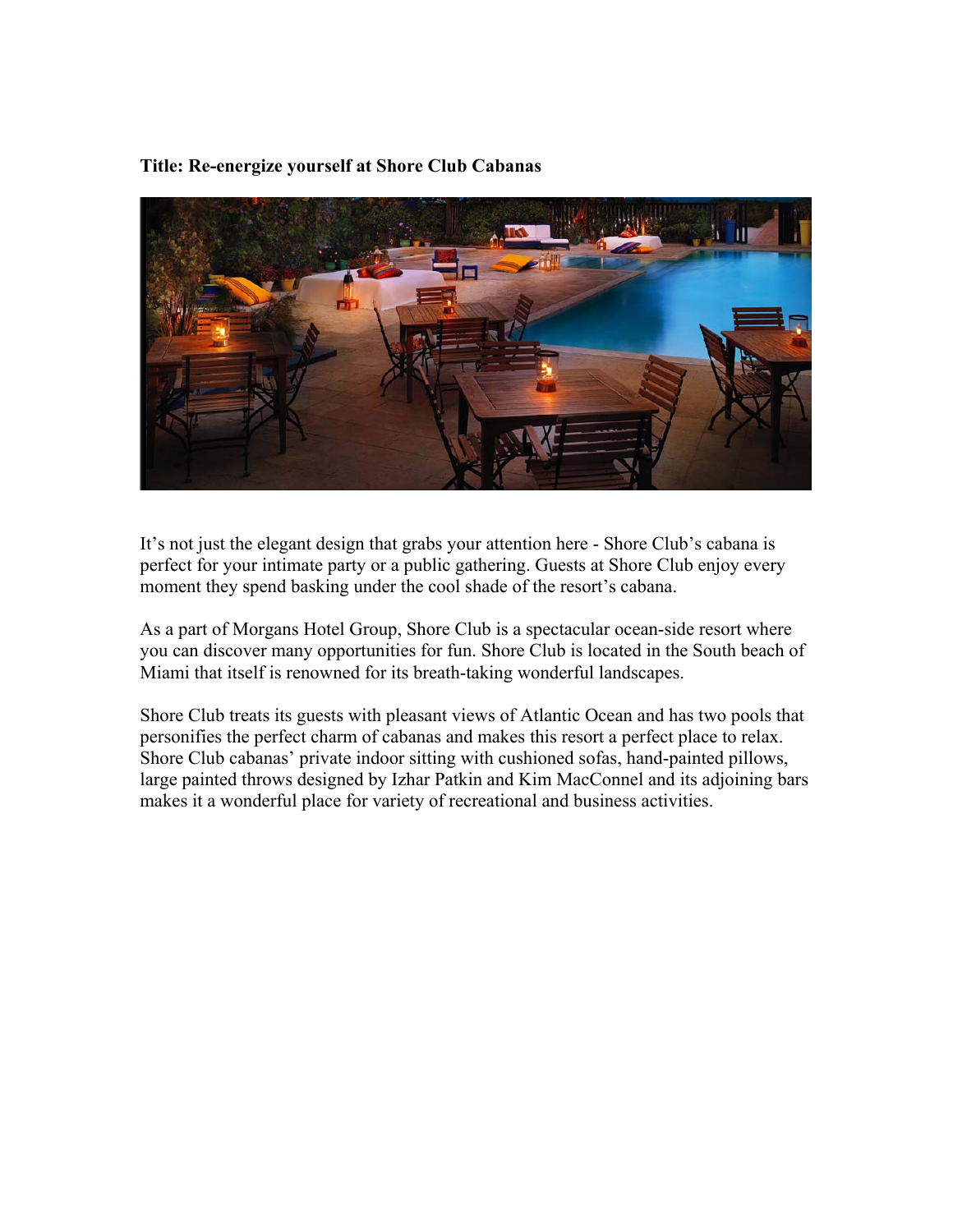

Rumbar has an outstanding selection of 75 different rums and intimate space and backdrop for the potted climber plants and Sandbar, with its own private setting in the sand lends itself to smaller private parties, soothes your mind and body instantly.

One of the very special features of the Shore Club is Chef Nobu Matsuhisa's Japanese cuisine empire that brings a burst of excitement to the cool sophistication of Shore Club and the famous Miami Beach scene.

Beach House at Shore Club is a private duplex villa with separate entrance, private pool and outdoor dining and lounge area. This two story accommodation is 800 square feet and is available as a luxury South Beach rental for extended stays and private events.

With spacious lobbies, elegantly furnished suites, bungalows, exotic penthouses, pools, beaches, spas and skybars, Shore Club resort is a premier destination to re-energize your soul. Exquisite features of the resort are:

#### Bungalows:

Shore Club's seven bungalows are adorned with hand-painted fabrics and feature teakframed beds, private outdoor showers and outdoor dining areas that overlook a garden that blends within the surrounding landscapes facing the pool and is available for private events.

## Skybar:

Spread throughout the intense, electric, cobalt blue walls, fountains and pergolas, Skybar in South Beach matches any mood and entertainment at any time within the deeply sensual background of the colorful tropical gardens.